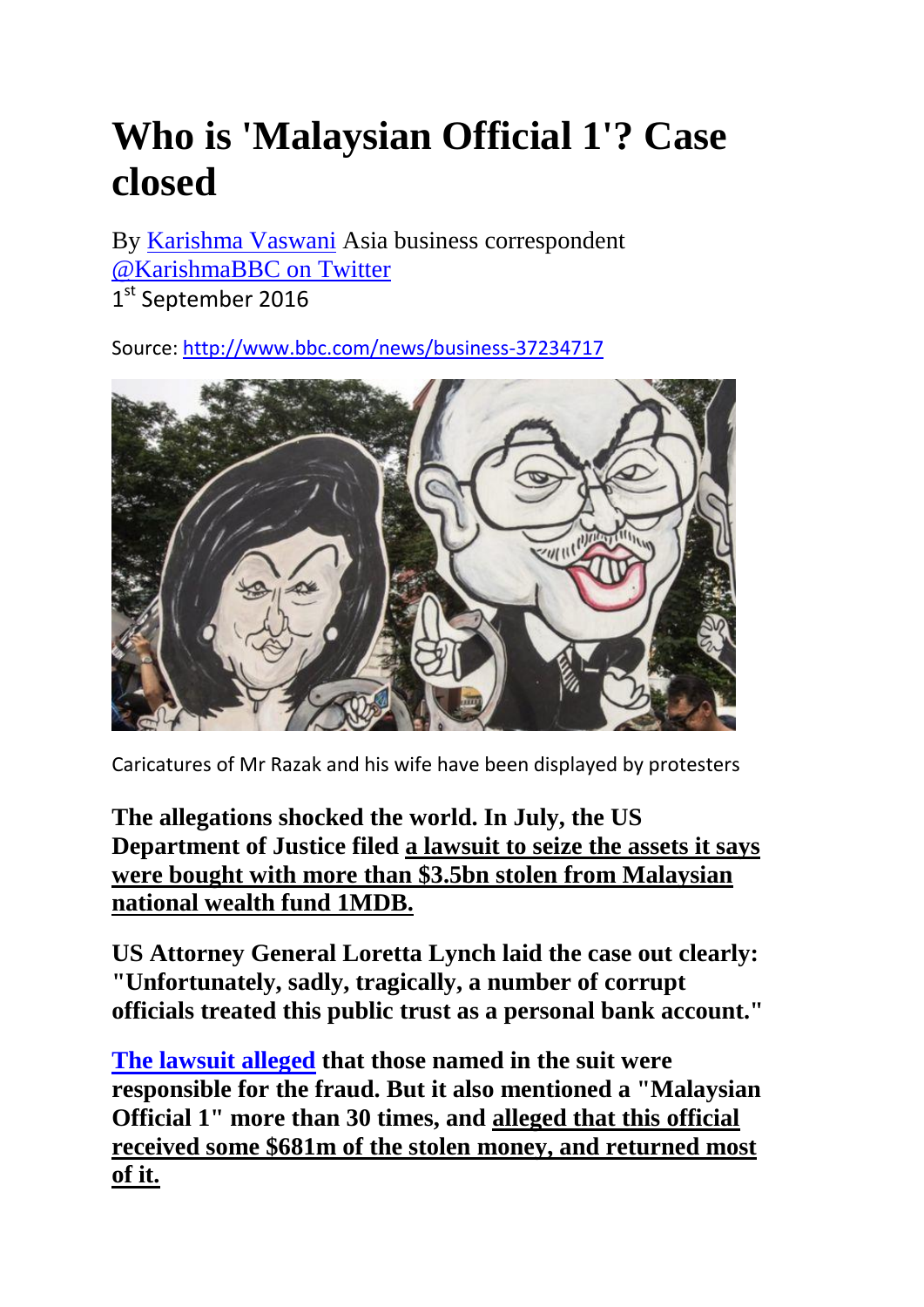**From the [details in the suit,](https://www.justice.gov/opa/pr/united-states-seeks-recover-more-1-billion-obtained-corruption-involving-malaysian-sovereign) it was widely understood that "Malaysian Official 1" is Malaysian Prime Minister Najib Razak, but it was never officially confirmed.** 

**But in an interview with me, Abdul Rahman Dahlan, a senior government minister in Mr Najib's cabinet, said "I agree that 'MO1' is the prime minister".**

**"I've said it openly. Obviously if you read the documents, people say it is the prime minister," he said.** 

**"But when I have been asked this question, I always ask back: why didn't the DOJ name him by his proper name? That reason is because he is not part of this investigation.** 

**"It is not about him. It is about a bunch of people who have been named…. and the Department of Justice will take this to the courts and let the courts decide."**

**In itself, the admission simply confirms what most Malaysians at least those who know about the 1MDB scandal - already believe. The DOJ's report led to outrage on social media, with [many netizens cheekily asking](http://www.bbc.co.uk/news/world-asia-36852745) for the real "Malaysia official 1" to "please stand up".**

**The frustration is slowly but surely spilling out onto Malaysia's streets. Just a few days ago, a protest organised by students and activists called for the arrest of Malaysian Official 1.** 

**Carrying posters of Mr Najib with the words "MO1" emblazoned on them, protesters said he must step down even if he isn't directly involved in the fraud, because it took place under his watch.** 

**Mr Najib set up 1MDB in 2009 and, until recently, was the chair of the advisory board. The fund was supposed to promote economic development in Malaysia, but ran into**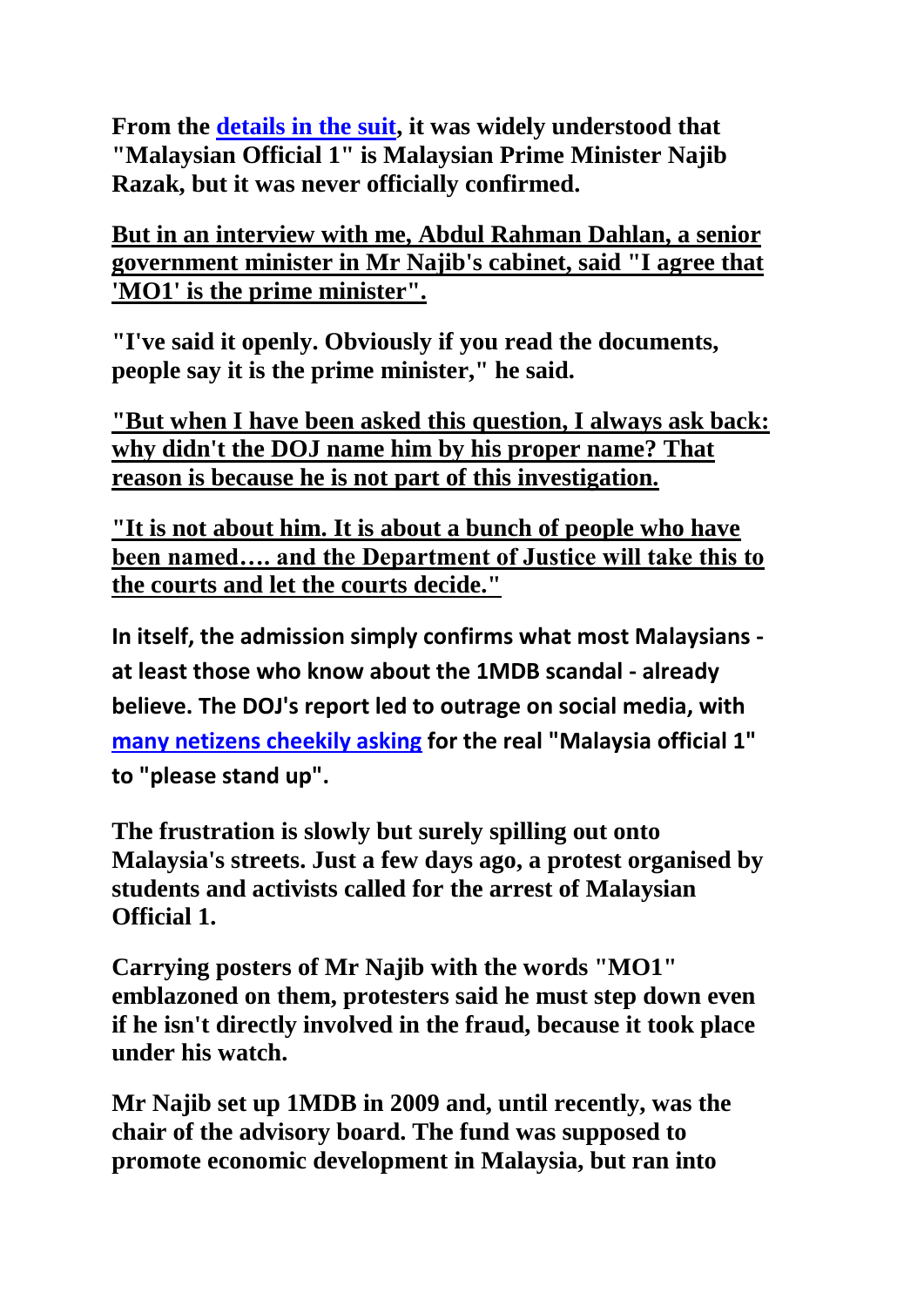**billions of dollars of debt and has been considered a financial failure.** 

**But when I asked Mr Dahlan whether the prime minister should take responsibility for the fund's failure, the answer was a categorical no.**

**"He took responsibility...he has put a new team in 1MDB," he said. "But just to say because a few NGOs or opposition against the PM are asking the PM to vacate his position is a bit too much."**

**It is true that the protest was much smaller than organisers expected and it's unclear whether any more will follow.** 

**It's unlikely that Mr Najib will be hurt by these sorts of demonstrations: for now at least, they're too insignificant to make much of a difference.**

**But there has been some damage to his international reputation, and that of Malaysia's, according to those who want him out.**

**Former Prime Minister Mahathir Mohamad is leading the charge. "Today people laugh at Malaysia, they say what has happened to your country?" he told me in an interview in his office in Kuala Lumpur.** 

**It's hard not to be sceptical about his sudden distaste for the current leader. After all, Mr Najib was handpicked and groomed by Mr Mahathir as his successor.** 

**And Mr Mahathir's critics argue that the corruption that he is now attacking flourished under his watch.** 

**"Yes there was corruption. Corruption is found everywhere," he said to me. "I admit there is some corruption in my staff not me. During my time, we don't have corruption on this scale, described by the US as the biggest fraud and money laundering they have ever seen."**